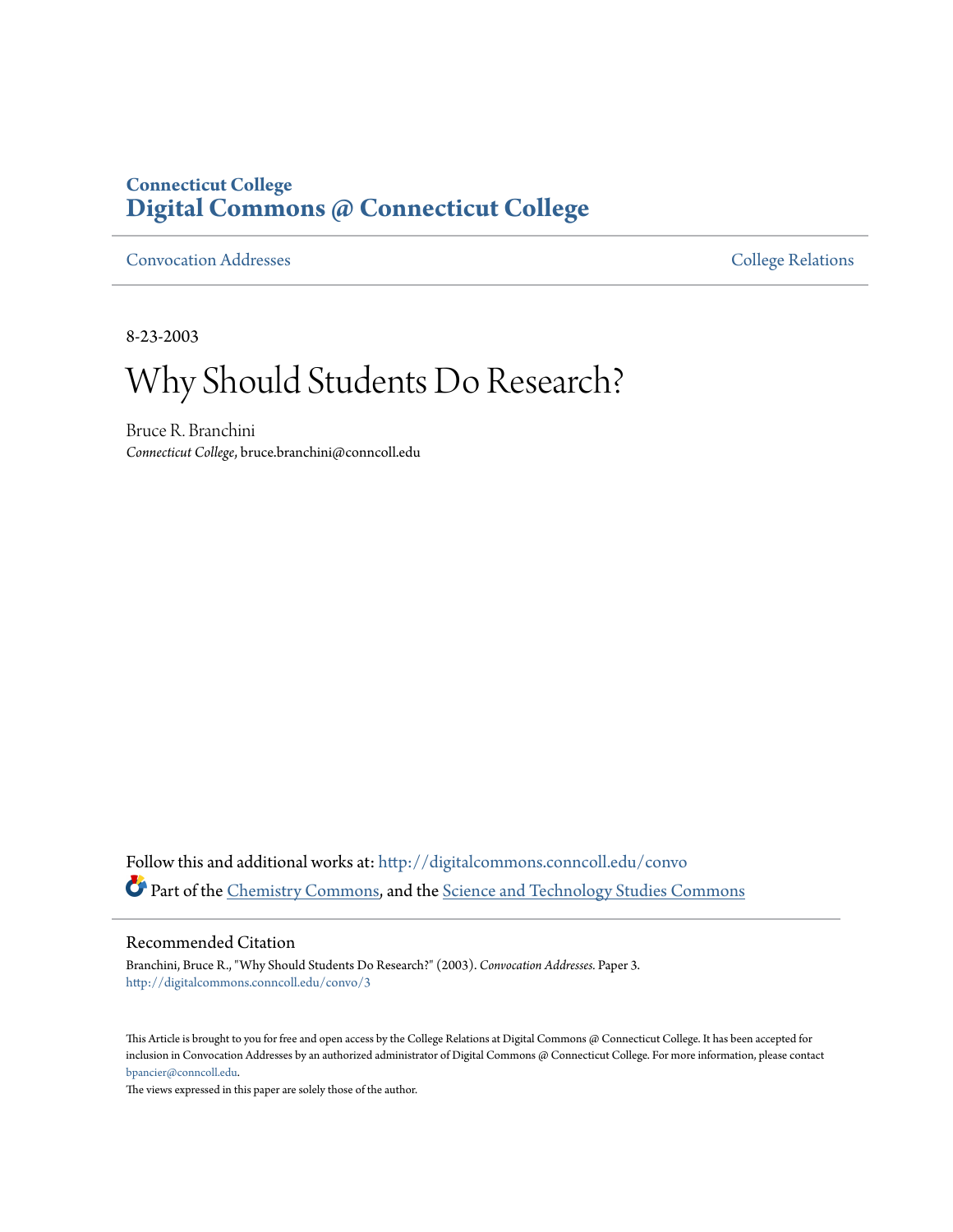## **"Why Should Students Do Research?"**

## **Bruce R. Branchini, Hans and Ella McCollum '21 Vahlteich Professor of Chemistry**

#### **Delivered at Convocation, first day of classes, August, 2003**

I'd like to start by first belatedly thanking Timo Ovaska for nominating me for last year's Nancy Rash Faculty Research Award. Timo's nomination was especially meaningful because it came from a colleague that I respect very much. I also would like to belatedly thank Helen Regan for her very considerate words during last year's award presentation. I am sure that John Coats and the previous winners of this award feel honored, as I do, to have been chosen for a recognition that celebrates the memory of Nancy Rash, in the thoughtful and generous manner intended by her father, General Dillman Rash, and husband, Professor Frank Turner.

Well , today is certainly an exciting occasion for many of us. I think of Convocation as a kind of academic opening day. It should be a day in which you, like most New York Yankee fans in April, are really optimistic about the great promise of the upcoming academic year. Or perhaps at the very least, you are cautious in your optimism after having had a few years that you would prefer to forget — not unlike those unfortunate Red Sox fans. I certainly believe that the beginning of this particular academic year is a cause for great optimism for many reasons. As my small contribution to this ceremony, I have chosen to speak briefly about what I know to be one very important reason for us all to look forward to this academic year. I think it is remarkable that there are such a great variety of excellent opportunities here at Connecticut College for students and faculty to do high quality research together. In fact, there are approximately 150 such opportunities — each one represented by a faculty member at this college. While each one of us is here because we share a commitment to providing a top quality undergraduate education, our own individual scholarly and creative activities are amazingly diverse.

Some of us create art and music, while others are experts in the history of art and music. Some create critical essays, prose and poetry in beautiful English and others do likewise in languages spoken mainly on other continents. Several write analytically about the influence of economics, politics and religions on modern societies, and others focus their interests on societies that existed thousands of years ago. Some of us are concerned with the particular ways in which humans interact in diverse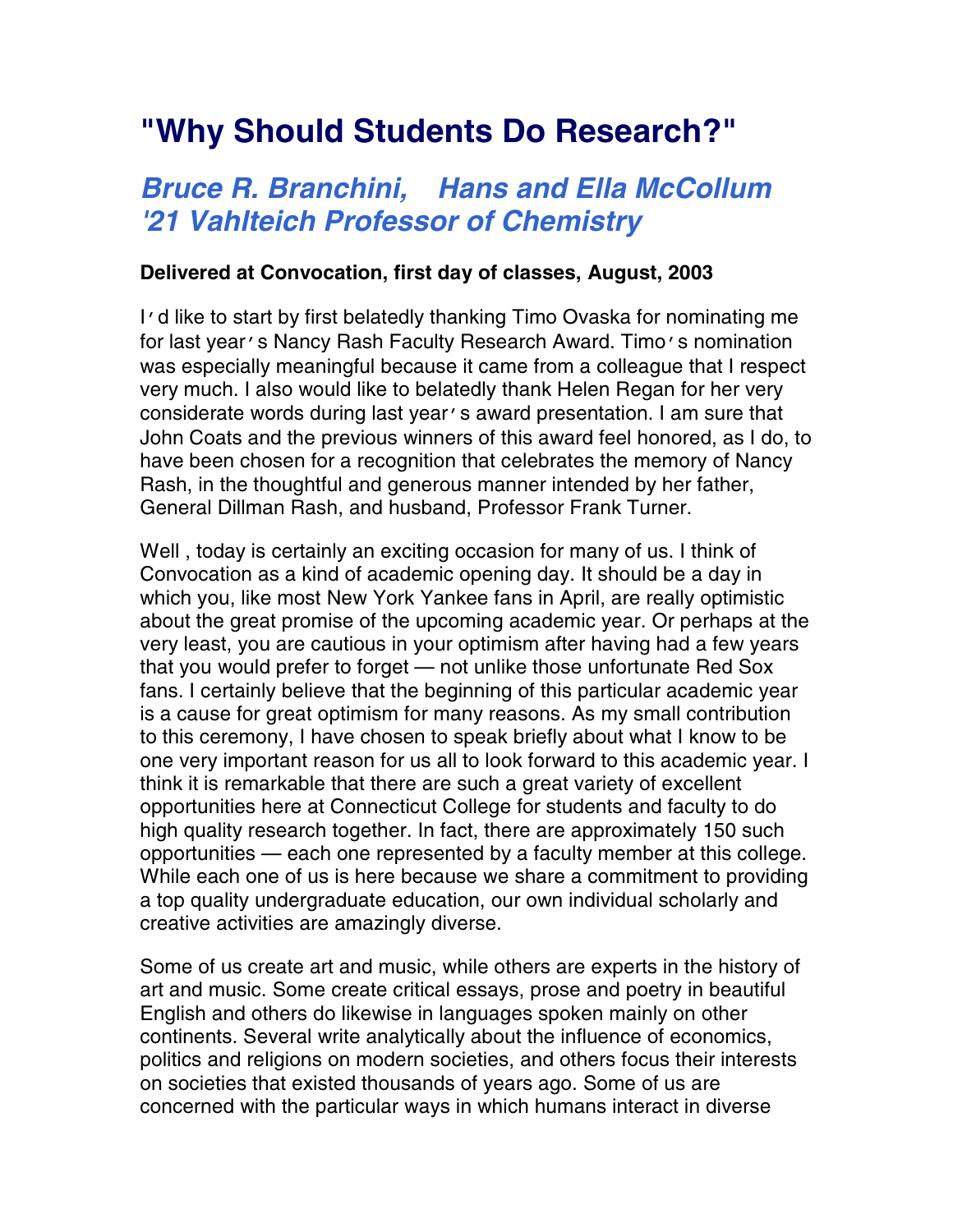social environments, while others investigate how the Earth's environment is affected by human intervention.

Groups of faculty study the components of life and matter on scales so small they can barely be imagined. At the same time, others here are investigating the workings of the universe using great scales of distance and time that are difficult to comprehend. Several faculty search for mathematical and computational order in our world, while others pursue studies of chaos and the laws of disorder in nature. There are faculty here who are experts in the behavior of birds whose beauty we all enjoy, while others study organisms that are too small to see. A group of us are experts in the biology and chemistry that characterize the normal and abnormal functioning of organisms as simple as bacteria and as complex as humans.

If you can believe this, I have the honor of speaking today based on my own research accomplishments, which are aimed at understanding the basic biochemical details of how fireflies produce scintillating flashes of yellow-green light on warm summer evenings. This fascinating natural phenomenon is called bioluminescence. It is a process used by a diverse array of organisms — bacteria, fungi, fish, crustaceans and insects — to efficiently convert chemical energy into light. While it is a process of fundamental scientific importance, there are an amazing number of practical applications of this phenomenon that include: clinical assays for heart attack damage, therapeutic drug development, tests for extraterrestrial life, tests for bacterial contamination of food and the detection of malignancies ' just to name a few. Of course, the real reason that fireflies use bioluminescence is to satisfy a strong urge shared by our own species. They use bioluminescence in courtship rituals announcing to each other that they are ready to "do it."

At any rate, as strange as some of our fields of research may seem even to each other — the faculty here are all experts in areas we have freely chosen to pursue. While our specific reasons to do what we do may vary, we really pursue our own areas of research and creative activity because we are all curious and because we love to do what we do. We also love to talk about what we do. We will go just about anywhere to present our work. Importantly, we are here and we would like to share our enthusiasm with this community, most especially the students.

I would like to dispel the notion that as faculty we must always be off on our own pursuing research in a solitary manner. It is certainly true that there are aspects of our work that are best done without interruption, but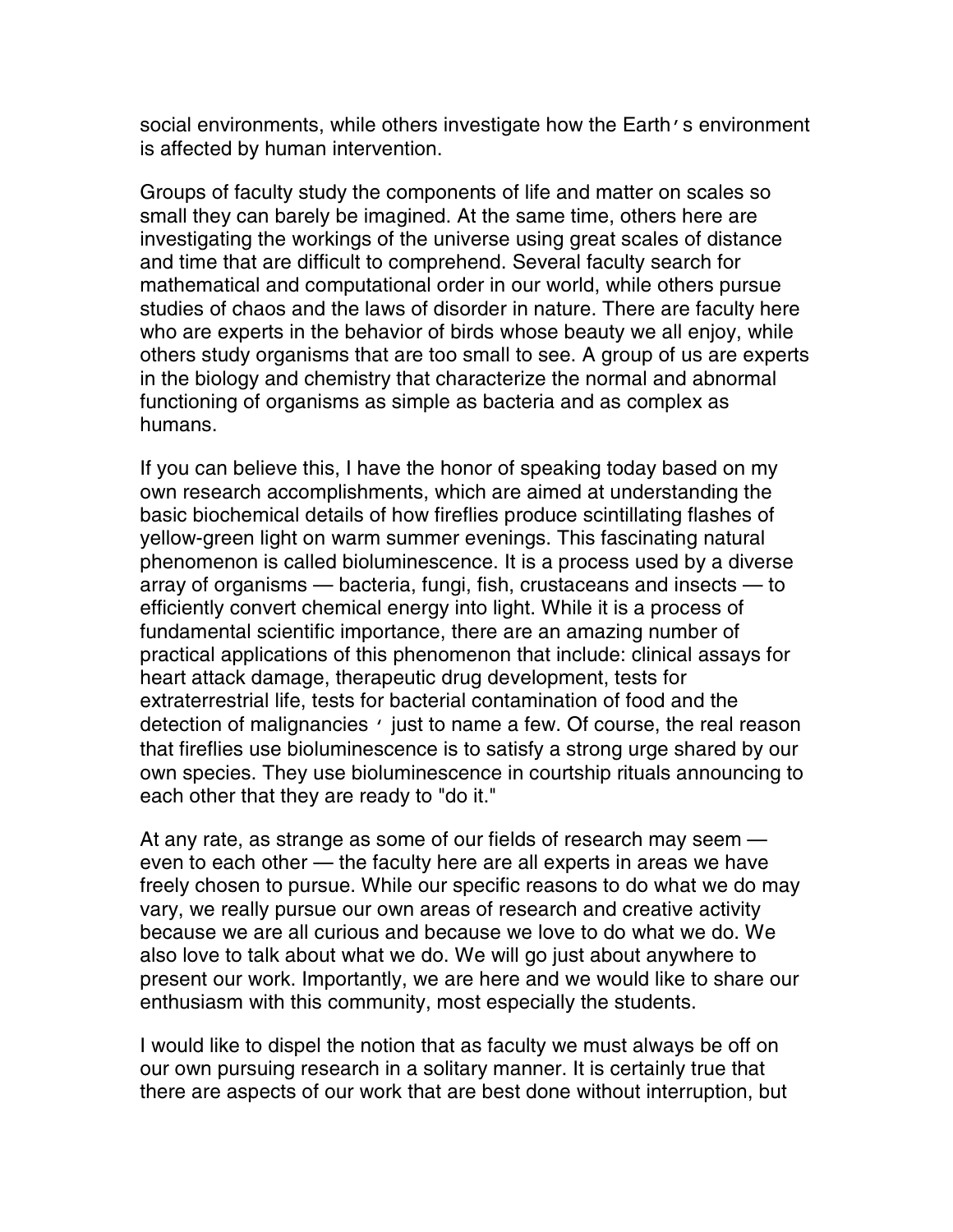significant facets of our research can and are being done together with students here. We are not alone as at many similar undergraduate institutions, faculty and undergraduates do research together in all academic fields. In fact, there is an organization called NCUR, which sponsors an annual national meeting for the purpose of bringing together hundreds of undergraduates to present their research results and to just have a great time hanging out together. The self-described mission of the National Conferences on Undergraduate Research is to promote undergraduate research scholarship and creative activity done in partnership with faculty as a vital component of higher education.

Several of my colleagues and I have brought students to NCUR meetings, and over the years, the travel expenses of the students have been subsidized, usually quite generously, by the Dean of the Faculty. Typically, at these meetings there are presentations representing the creativity of students in the fine arts, studio arts, dance and theater. There are more traditional poster and oral presentations by students in the arts, humanities, social and behavioral sciences, engineering, mathematics, biological, chemical, physical and environmental sciences as well. With the possible exception of engineering, outstanding opportunities for student research in all of these disciplines exist here at Connecticut College.

There is no college-wide requirement here at Conn that obligates students to do independent study or research. I agree with our policy in the sense that the wisdom of requiring anyone to commit to doing something independently is questionable. Without a doubt, however, I would like to see every student here elect to do independent study. I strongly encourage every student who has not yet done so to make a genuine and full commitment to working with at least one faculty member here on campus during your 4 years at Conn. If you have already done independent research and have found it to be one of your best college experiences, congratulations to you! If, you did an independent project, and it was not fully satisfying, try again ' perhaps with another mentor. For those of you, including my own students, who are continuing to work along with one of us, congratulations to you, too! I hope you will stay committed and put more effort into your research than you have for anything else you have done so far.

For those who have not yet initiated independent study projects, please seriously consider doing so. Talk to the faculty. Don't be shy; every faculty member here would love to talk with you about his or her own research interests. Find out what is going on in your major area or even in areas outside of your major. Talk to other students who are or have done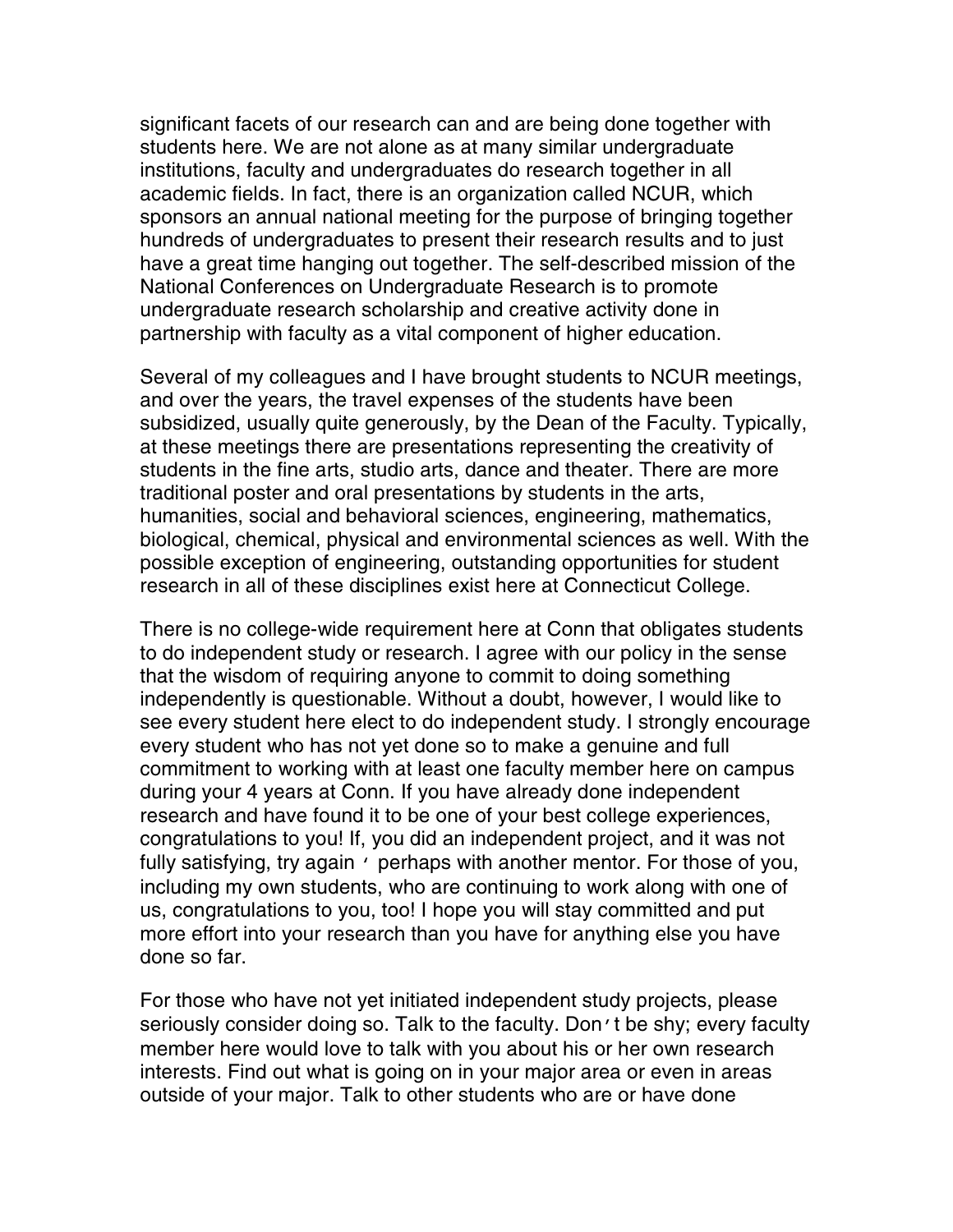independent study projects. Identify a topic that seems just plain interesting to you.

Don't think you have to immediately come up with your own original ideas for a project. There are plenty of good project ideas that you can develop as you gain experience. If you do have your own ideas, that's great too. We can still help.

Please, don't think you aren't smart enough to get involved. What you may lack is experience, but not intelligence. We will provide the experience. I have no doubt that every student here is very well-qualified to do independent research.

Once you have identified someone to work with, fully commit yourself to a project. To be really successful, you have to take full responsibility for yourself and your own progress. You will very likely begin as an apprentice. Most of us did too. Especially at first you'll probably find out that doing research is not so easy. Expect it to be challenging. You are going to find out very early on where your true strengths and weaknesses lie. You are going to find out how motivated you are to be successful. If you remain committed, you are going to learn to solve your own problems and you are really going to find out what it means to be a lifelong learner. Don't worry though because you will get plenty of support from your mentor. You may need it too, especially when you start out, but you will learn how satisfying it is to be independent. In fact, you will determine your own level of satisfaction.

Please, just get started as soon as you can.

OK, **but really why should students do research?** Well, first of all, you or your parents already paid for this opportunity. Independent study as a course is included in every department's course offerings. It is a course that you can even take more than once and get credit and a grade for it each time.

**Summer jobs.** Often, if you continue during the summer, you can get paid to do research — although you can't receive academic credit at the same time. As an added bonus, you even get to live in New London for an extra few months. Conn is beautiful in the summer, just like you remember it when you visited as a high school student, fell in love with the campus, and decided you just had to come here.

**Real Jobs.** When you go for a job interview, your independent work will